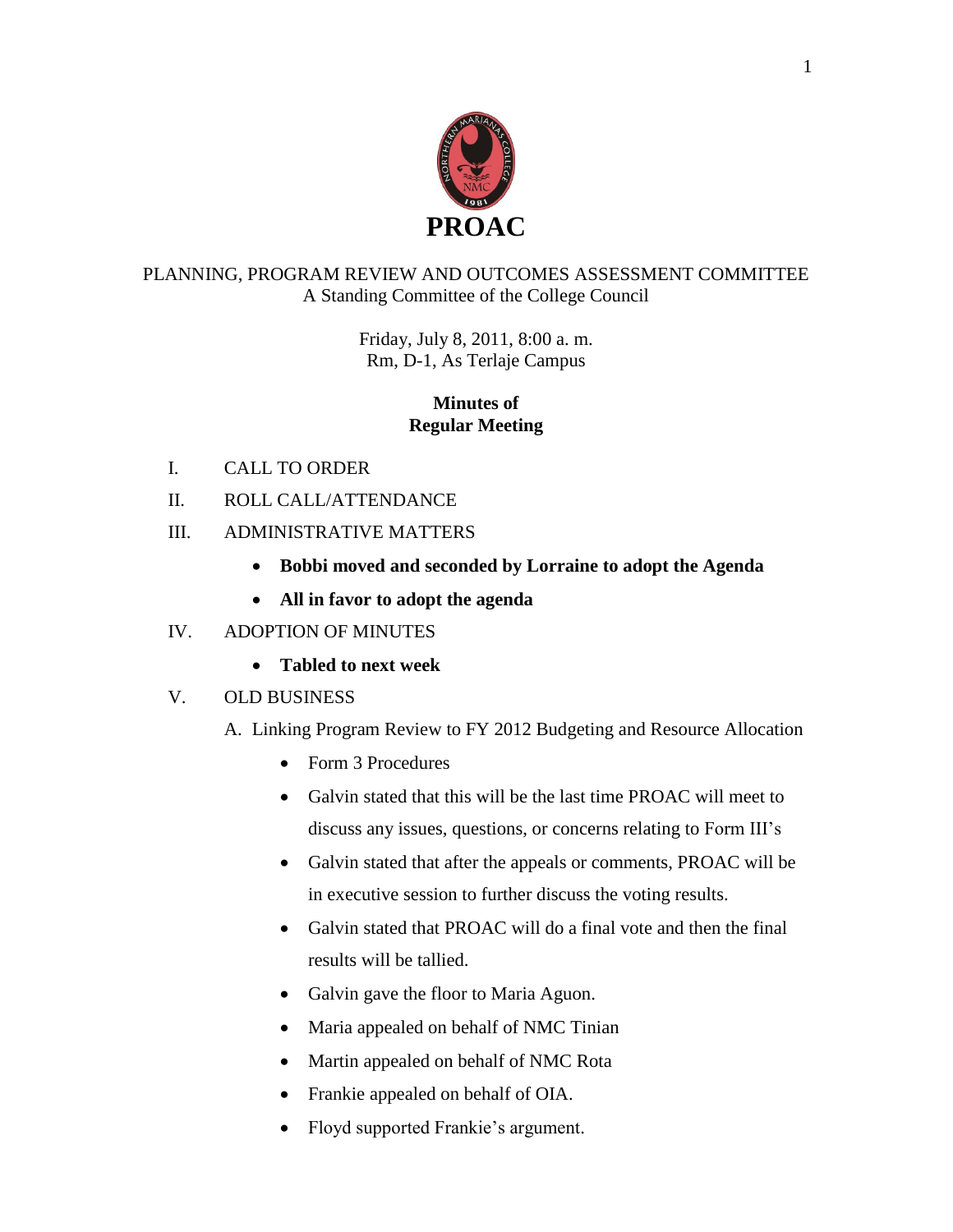- Rosa thanked PROAC for placing the Nursing Department in the "increased" list.
- Velma appealed on behalf of Liberal Arts to maintain its "maintain" status.
- Jim Kline supported Velma's argument.
- Bobbi support Velma's argument.
- Bobbi appealed on behalf of SMHA to be placed under the "maintain" status.
- Galvin asked why Science, Math and Arts were excluded from SMHA's Form III?
- Bobbi stated that Dr. De Torres is on annual leave and she probably thought he focused on program rather on department.
- Galvin stated that a program submitted a late Form III and asked PROAC members to either accept of reject.
- Majority of PROAC members rejected their late submission.
- Roger asked how can PPMO and Administrative Services function with "decreased" resources?
- Galvin answered that BAFC would be the governance body to make that call.
- Galvin thanked all voting members for taking part in this difficult process.
- Galvin recessed PROAC for 5 minutes
- Galvin called this meeting to Executive Session at 9:05AM
- Galvin reconvened this meeting to the public at 10:00 AM.
- Rose appealed her case to PROAC.
- Rose asked PROAC Members for any questions.
- Bobbi asked who else helped Rose with the creation of OSAL's Form III.
- Rose stated that ETS and Upward Bound assisted.
- Galvin stated that OSAL had no official leader for a long time.
- Lorraine stated that the President's Office also had to fund an LTA position in OSAL.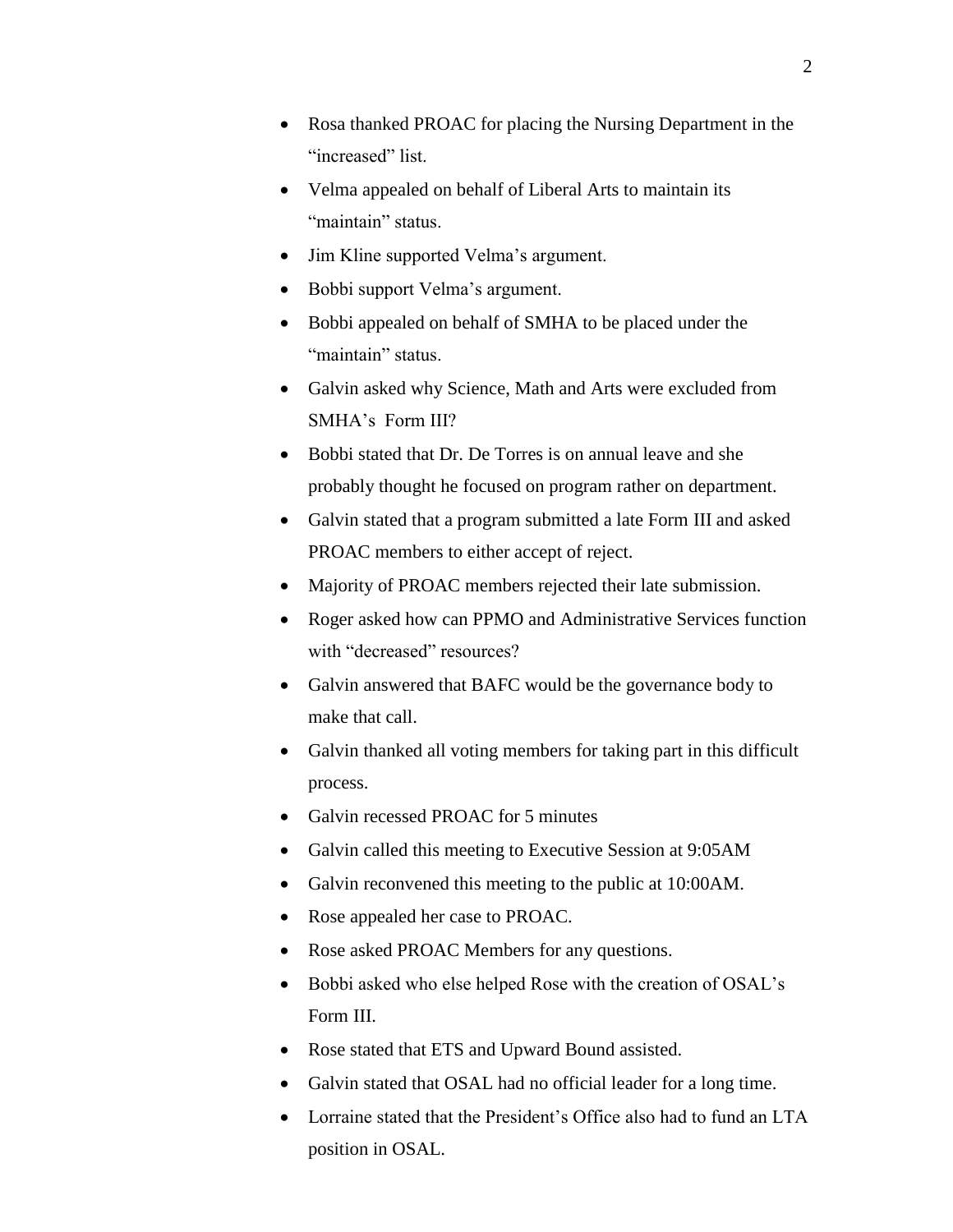- Bobbi asked if there are any grants that fund OSAL
- Rose answered no.
- Galvin asked other than the social aspect of what OSAL does, how does the program support the college mission and student learning?
- Rose answered that they collaborate with other programs in regards to student learning.
- Lorraine asked if OSAL works with the COMPASS students?
- Rose answered yes.
- Velma supported Rose's appeal.
- B. Cycle 4 of Program Review
	- Galvin tabled this item to next week.
- VI. NEW BUSINESS
- VII. OTHER MATTERS

#### *VIII. What impact did today's dialogue and/or work have on student learning?*

- IX. ADJOURNMENT
	- Adjourned at 10:30AM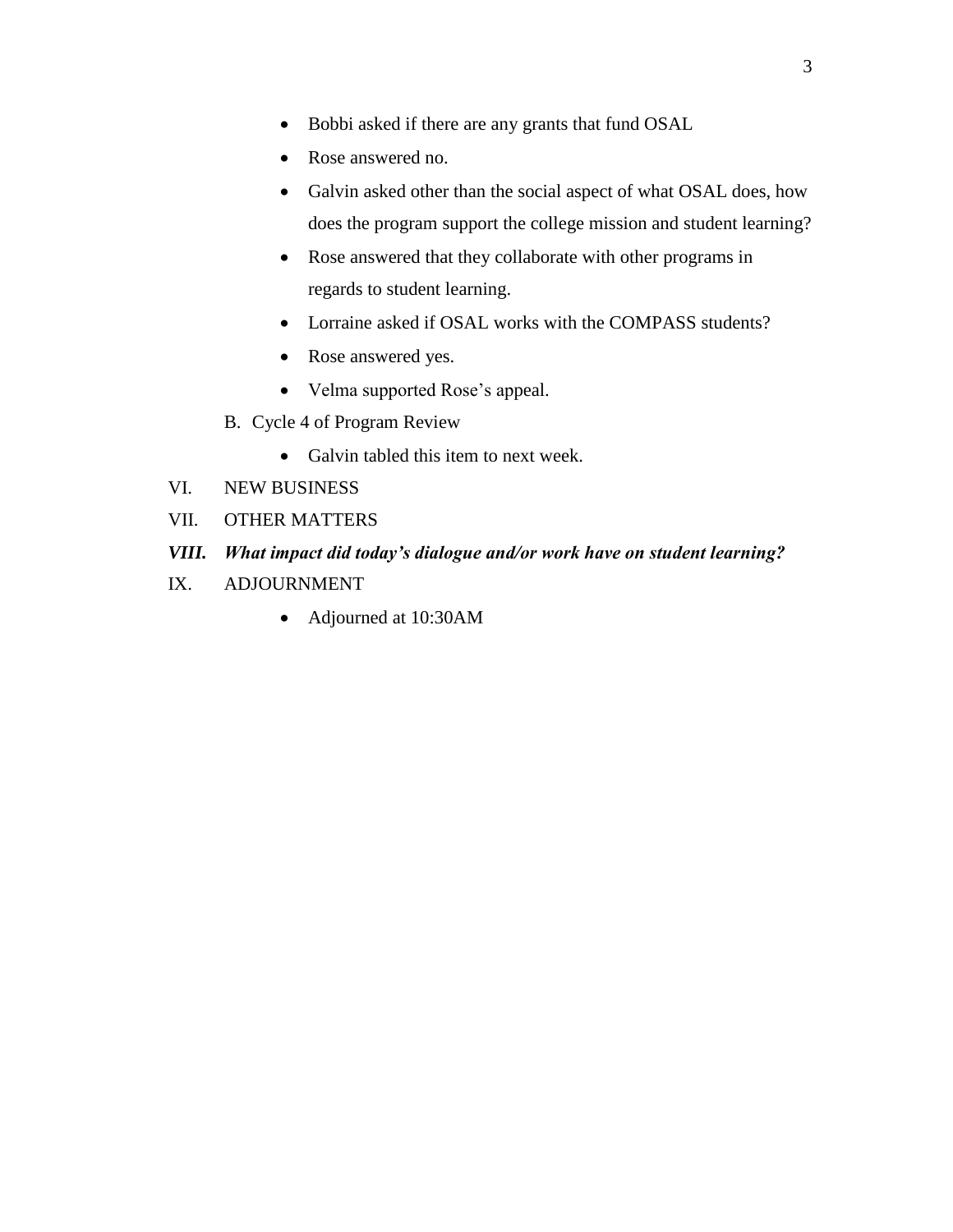## **PROAC**

# **Regular Meeting/Work Session**

**Date: 07/08/11 Day: Friday Time: 8:00AM to 11:00AM Place: D-1**

#### **ATTENDANCE SHEET**

|     | <b>NAME</b>                                         | TITLE                                                            | <b>SIGN/INITIAL</b> |  |  |
|-----|-----------------------------------------------------|------------------------------------------------------------------|---------------------|--|--|
| 1.  | <b>Galvin Guerrero</b>                              | Director of Institutional Effectiveness<br>(PROAC Chair)         | <b>PRESENT</b>      |  |  |
| 2.  | <b>Antonio Tiples</b>                               | Student (Appointed by<br><b>ASNMC</b> )/ASNMC Vice President     |                     |  |  |
| 3.  | Dr. Sharon Hart                                     | <b>NMC</b> President                                             |                     |  |  |
| 4.  | <b>Barbara Merfalen</b>                             | Dean of Academic Programs and<br><b>Services</b>                 | <b>PRESENT</b>      |  |  |
| 5.  | <b>Leo Pangelinan</b>                               | Dean, Student Services                                           |                     |  |  |
| 6.  | Dave Attao (Lorraine Cabrera<br>served as a proxy)  | Acting Dean, Community Programs and<br>Services                  | <b>PRESENT</b>      |  |  |
| 7.  | <b>Roger Madriaga</b>                               | Chief Financial and Administrative<br>Officer                    | <b>PRESENT</b>      |  |  |
| 8.  | <b>Jennifer Barcinas/ Martin</b><br><b>Mendiola</b> | Staff Representative, Rota Instructional<br><b>Site</b>          | <b>PRESENT</b>      |  |  |
| 9.  | Maria Aguon/<br><b>Rose Lazarro</b>                 | <b>Staff Representative, Tinian</b><br><b>Instructional Site</b> | <b>PRESENT</b>      |  |  |
| 10. | <b>John Jenkins</b>                                 | Faculty Representative, School of<br>Education                   |                     |  |  |
| 11. | <b>John Cook</b>                                    | Vice President of the Faculty Senate                             | <b>PRESENT</b>      |  |  |
| 12. | <b>Amanda Allen</b>                                 | Faculty Member (Appointed by<br><b>Faculty Senate)</b>           | <b>PRESENT</b>      |  |  |
| 13. |                                                     | Faculty Member (Appointed by<br><b>Faculty Senate)</b>           |                     |  |  |
| 14. | <b>Matt Pastula</b>                                 | Faculty Member (Appointed by<br><b>Faculty Senate)</b>           | <b>PRESENT</b>      |  |  |
| 15. | <b>James Kline</b>                                  | Faculty Representative, Academic<br>Council                      | <b>PRESENT</b>      |  |  |
| 16. | <b>Floyd Masga</b>                                  | Vice President of the Staff Senate                               | <b>PRESENT</b>      |  |  |
|     | <b>OTHERS PRESENT</b>                               |                                                                  |                     |  |  |
|     | Keane Palacios                                      | PM, OIE                                                          | <b>PRESENT</b>      |  |  |
|     | Ray Muna                                            | OIE/PC                                                           | <b>PRESENT</b>      |  |  |
|     | Lisa Hacskaylo                                      | OIE/IR                                                           | <b>PRESENT</b>      |  |  |